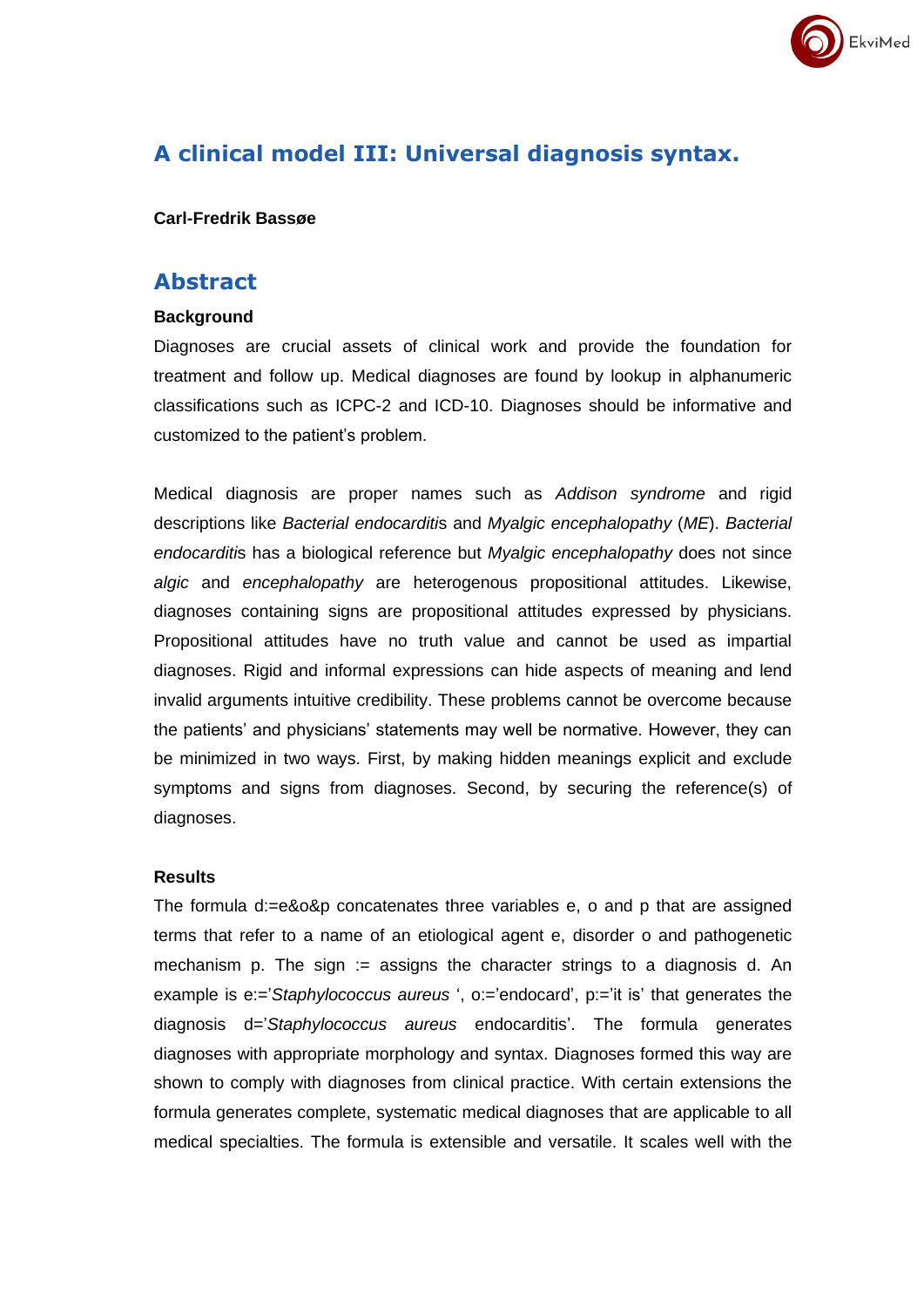developments in clinical medicine, systems biology, molecular biology and microbiology.

The diagnosis generating formula d:=e&o&p requires meticulous analysis of the components of diagnoses plus the introduction of appropriate terms, variables and terms. Terms partition on established clinical categories and adhere to established clinical nomenclature. Diagnoses and parts of diagnoses are terms. The syntax creates a universal diagnosis language.

#### **Conclusions**

The present study concerns a universal diagnosis syntax (UDS) that generates diagnoses using the formula d:=e&o&p with several extensions described in the study. The formula is easy to learn and covers diagnoses in all medical specialties. The present work succeeded in creating diagnoses from the formula. The fundamental insight is that no matter how complicated a diagnosis is it can be generated by a systematic process, which adds terms one by one. UDS may have implications for medical education and classifications. The formula lays a foundation for systematic and structured clinical decision-making. Formulas are hallmarks of hard science. So, d:=e&o&p anticipates a scientific clinical revolution.

## **Background**

The introduction embraces health personnel that are not acquainted with linguistics or informatics. Use and mention of terms are distinguished typographically. Use: Lungs are in the chest. Mention: *Lungs* consists of five letters. Terms mentioned in formula are embraced by single brackets. Thus, in a formula *lung* is converted to 'lung'. Also, *Lungs* is a string of characters in the domains [a-z,A-Z].

Current medical diagnoses are a blend of names of diseases, disorders, syndromes and clinical findings. The names of diseases, disorders and syndromes consist of proper names and rigid descriptions of clinical entities. Proper names such as *schizophrenia* and *mononucleosis* are invented and *Conn syndrome* and *Hirschprung's disease* are surnames. Such diagnoses cannot be constructed from morphemes that refer to the etiology, disorder or pathogenetic mechanisms. For this reason, proper names do not count as diagnoses in the present sense of the word.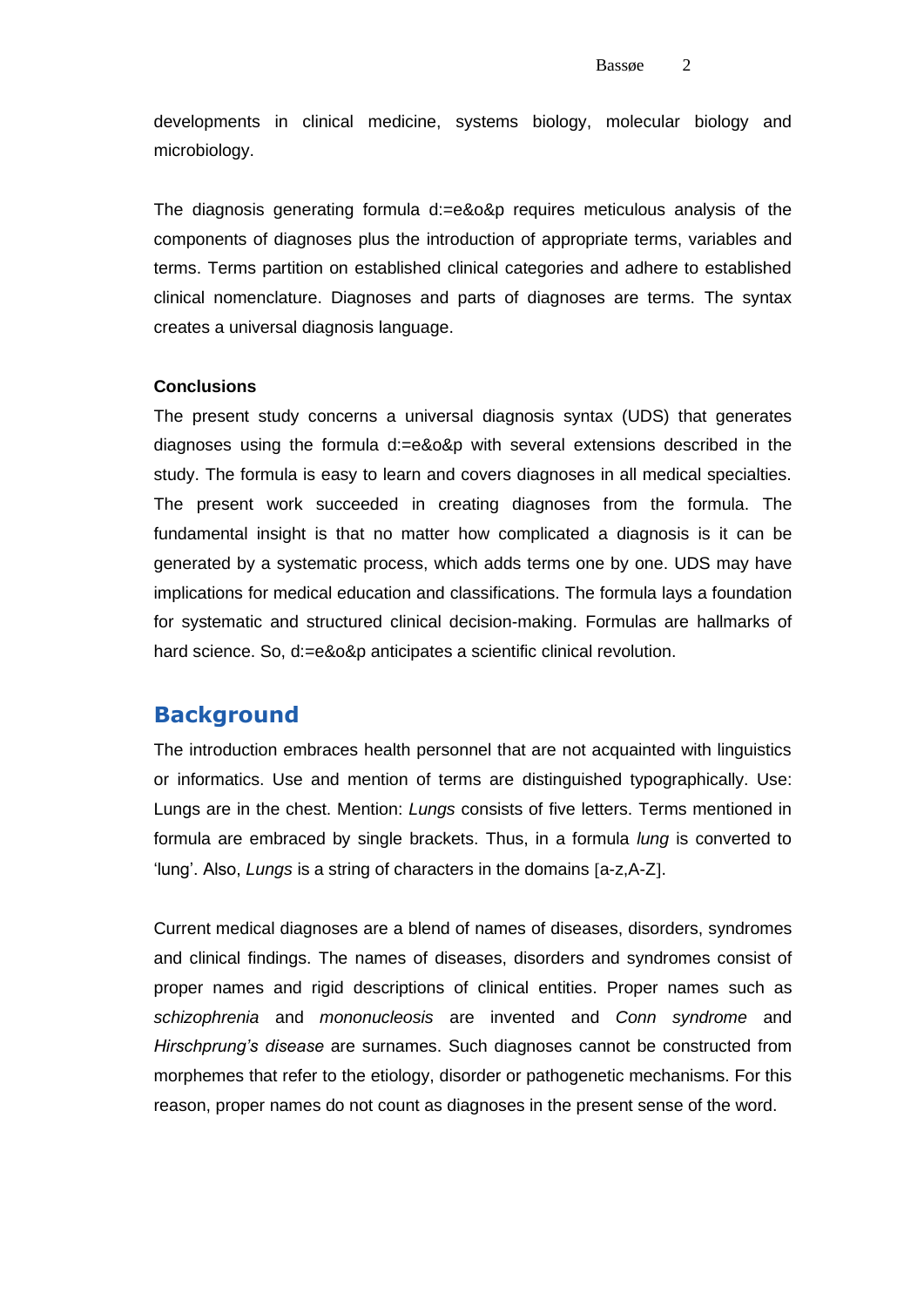Systematic diagnoses such as *bacterial sinusitis*, *E. coli cystitis* and *myocardial infarction* are considered to be rigid (definite) descriptions (Gamut 1991a). All these diagnoses refer to an etiology, one or more disorders and/or pathogenetic mechanisms. In this work, only rigid descriptions count as medical diagnoses. We also require a rather stringent but informal syntax that underlies informal systematic diagnoses such as *Acute Neisseria meningitidis meningitis*, *bacterial tonsillitis*, *Streptococcal tonsillitis*, *chemical alveolitis*, *hereditary spherocytosis* and *idiopathic pulmonary fibrosis* that are obtained from standard medical textbooks and classifications.

-cells are found in the pancreas and pituitary gland. The same name is encountered in several diagnoses. The morpheme *itis* may point to inflammation, infections, allergies and autoimmune reactions. This study aims to resolve ambiguities that arise from different meanings of terms in different contexts.

The history of medicine tells a long tale of misnomers, for example the obsolete diagnosis *pachymeningitis hemorrhagica interna* (Jones 1972). The diagnoses *hysteria* and *neurasthenia* were common about a century ago but are rarely used today. Medicine has the capacity of clearing away misnomers, but some still remain. Furthermore, diagnostic terms demand a clear morphology. For example, the term *itiscys* is an incomprehensible misnomer, whereas *cystitis* is a well-formed expression that physicians immediately understand. The diagnoses generated in this study disallows misnomers.

Clinical findings (symptoms, signs and supplementary investigations) are part of arguments used in clinical decision-making (CDM) to select and create diagnosis. For example, *dysphagia* and *dyspepsia* refer to unclear collections of clinical findings. The present work separates arguments from diagnostic conclusions (diagnoses) and does not allow collections of clinical findings as diagnoses. By doing this we can rid diagnoses of misnomers caused by mixing etiology, disorder and pathogenetic mechanisms with clinical findings.

At least 47 distinct ways for expressing *myocardial infarction* appear in clinical notes (Curé 2015). Because of the variety of such diagnoses they deserve the label natural medical language. This article concerns the development of a universal diagnosis syntax (UDS) that standardizes diagnoses and assigns only one composite form to each diagnosis.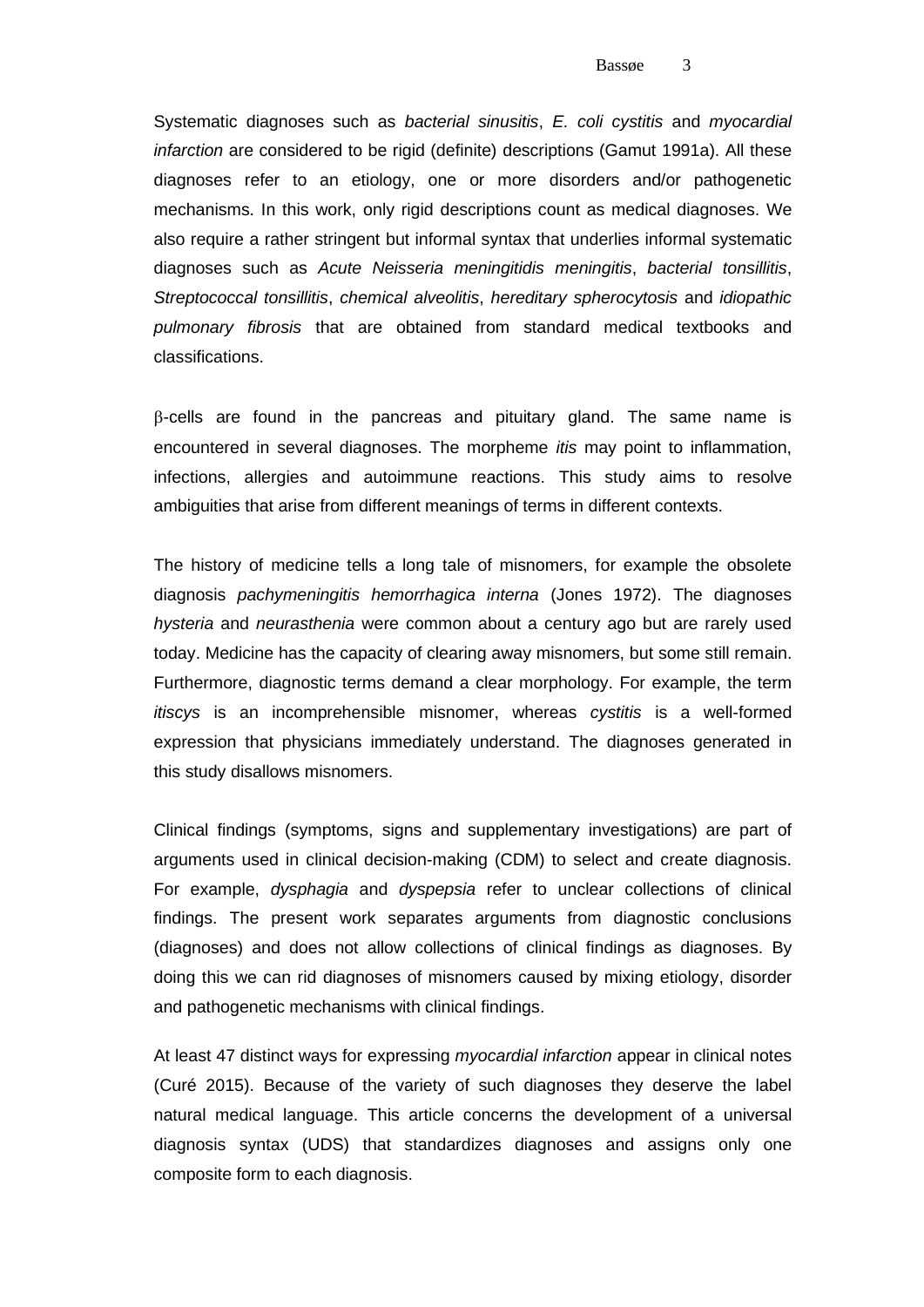Logic, mathematics and chemistry have profited from symbolic notations (Kenny 2000:13). Morphology and syntax fall within the domains of linguistics, logic, the philosophy of language and informatics (Robins 1997:32-3, Gamut 1991a, Gamut 1991b, Miller 2004, Jurafsky 2000). An appropriate syntax for a formal language requires a vocabulary and a set of rules (Miller 2004:6-7). Transformationalgenerative grammars have proved useful for language production (Chomsky 1972, Chomsky 1986, Gamut 1991a:21). Generative grammar evolved into formal language theory (FLT), which has a wide range of applications (Fitch 2012). But no such symbol system is available to clinical medicine. This study introduces symbols and a formula that generates systematic medical diagnoses.

Widely used medical classifications such as the 10<sup>th</sup> International Classification of Diseases (ICD-10) (ICD 2015) and the  $2<sup>nd</sup>$  International Classification of Primary Care (ICPC-2) (ICPC 2015) essentially list of proper names and rigid descriptions of diagnoses. They are used in Electronic Patient Records (EPR) to select diagnoses and their associated codes. Any such classification lack important diagnoses. The lists last for some years. Extending and revising them is difficult and timeconsuming, and backwards compatibility remains a serious problem.

Static classifications seem to be unsuited for the changing world of CDM. Combinatorial classifications such as the Systematic NOmenclature in MEDicine (SNOMED) may overcome these problems (SNOMED 2018). They account for novel diseases and syndromes simply by adding new elements to existing lists and allow new elements to combine with existing elements. However, SNOMED is secluded from the public and the classification lacks an underlying clinical model. Since SNOMED's syntax has no semantics the classification cannot be validated.

Medical terminologies have advanced significantly in the last years (Cimino 2006), but how to reduce the variety of disease definitions remains an important unsolved problem (Boorse 1997, Hofmann 2010). Lack of an agreed infrastructure for terminology is identified as one of the major barriers to information interchange and integrate EPR with medical knowledge bases.

The Unified Medical Language System (UMLS) is an advanced effort towards the integration of biomedical terminologies (Humphreys 1993, McCray 1993). The Semantic Network, a component of the UMLS, is a structured description of core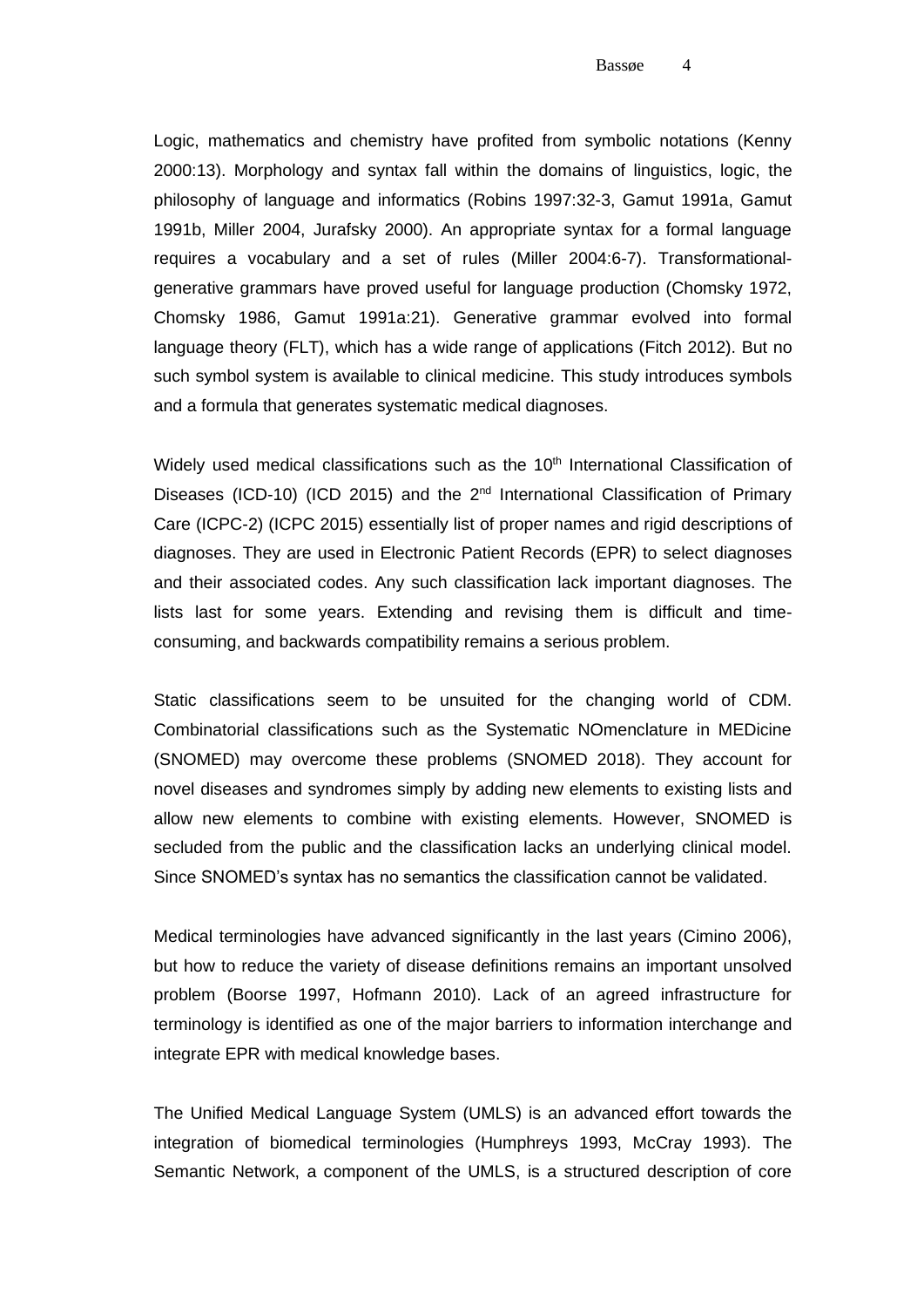biomedical knowledge consisting of well-defined semantic types and relationships between them (Kashyap 2003). However, the UMLS Semantic Network manifests structural problems (Smith 2004) and can be further optimized (Frankewitsch 2004). In addition, UMLS does not provide sufficient logic-based structures (Zhang 2004). Concept-oriented and logic-based approaches are beneficial for creating categorical terminological structures.

The Generalized Architecture for Language Encyclopaedias and Nomenclatures in Medicine (GALEN) and UMLS are large thesauri (Zhang 2004). One aim of these projects is to bridge the gap between different terminology systems using a conceptual model and mapping facilities to natural language expressions and coding schemas (Carlsson 1996, Kashyap 2003, Rector 2003).

The GALEN project aims to bridge the gap between different terminology systems through a terminology server, which contains a conceptual model and mapping facilities to natural language expressions and coding schemas (Carlsson 1996, Rector 2003). Several projects have been launched to converge clinical terminologies towards a grand unified system (Rogers 1998, Spackman 1998). The complexity and high number of medical and health terminologies lead more recent projects to limit their attack on man-machine and machine-machine interoperability to limited domains (Boscá 2015, Ceusters 2015, Komenda 2015, Marc 2015, Seitinger 2016). Despite ongoing work toward shared data formats and linked identifiers, significant problems persist in semantic data integration across heterogeneous biomedical data sources (Livingston 2015). It remains difficult to establish shared identity and shared meaning.

A formal language is characterized by its vocabulary and syntax (Gamut 1991a:26). The vocabulary consists of three basic expressions: logical terms, logical variables, and auxiliary signs such as brackets. There is also a set of rules which show how expressions can be combined to make new expressions. The meaning of expressions is determined by Frege's principle of compositionality: the meaning of a composite expression is wholly determined by the meanings of its component parts and the syntactic rule by which it was formed (Kenny 2000, Gamut 1991a). There are opponents to this view (Popper 2011:219-37) but for diagnoses we adhere to Frege's principle.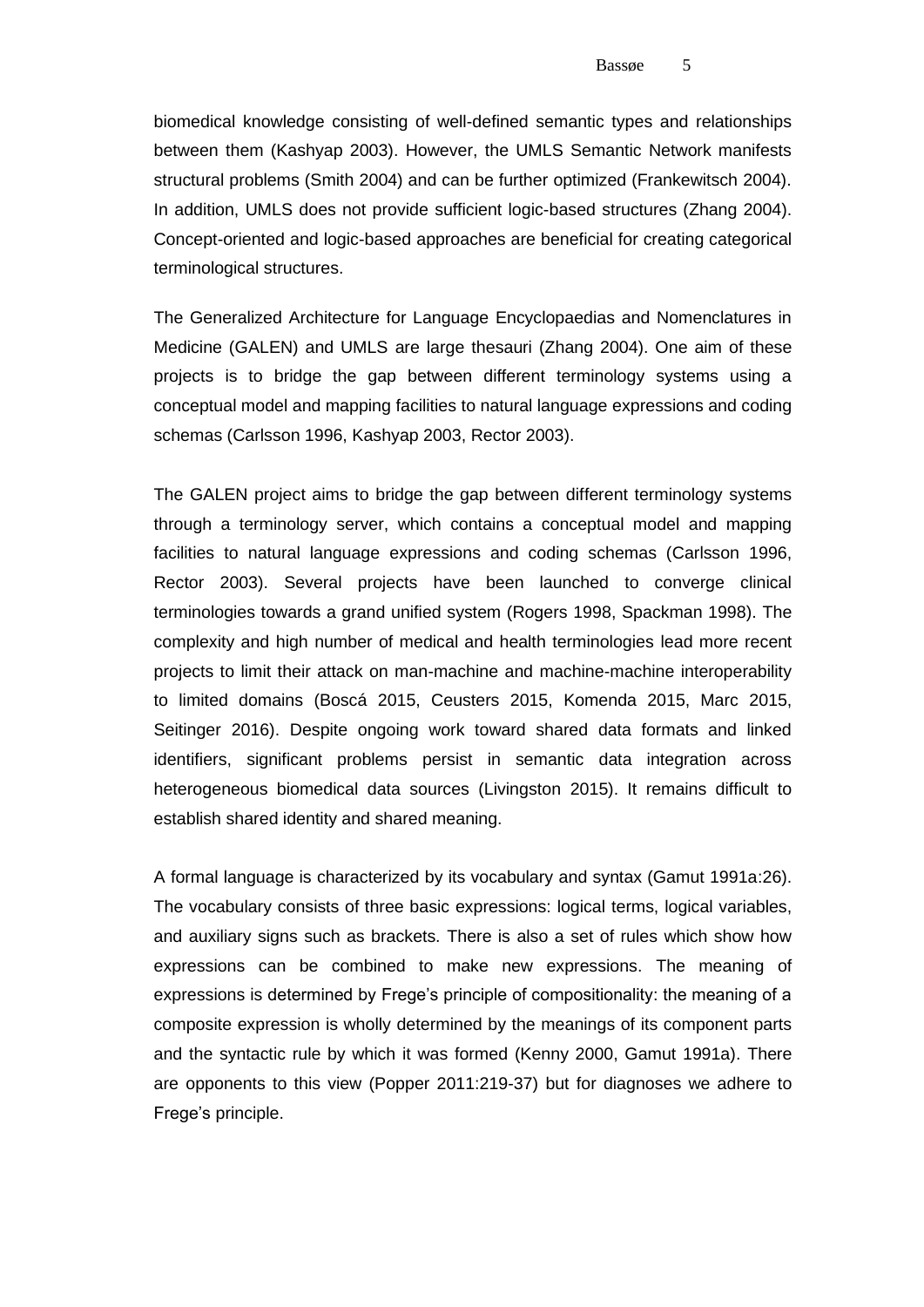Systematic diagnoses can be decomposed into their component parts (Rasmussen 1994). For example, *bacterial conjunctivitis* can be parsed into the etiology *bacteria*, the body part *conjunctiva* and the pathogenesis are given by *itis*. Finally, a flexible combinatorial classification, which was based on the same components was implemented in the early days of EPR in Norway (Bassøe 1983) and worked according to purpose in another EPR (Bassøe 1986, Bassøe 1988).

We tried a dynamic approach that lets physicians write ordinary textbook diagnoses into diagnosis fields in an EPR (Botsis 2010). The diagnoses were some years later associated with an ICPC-2 code. Also, physicians could change the diagnosis named associated with a code when the name was inappropriate. That this option was used shows the advantage of being able to change diagnoses.

Various clinical specialties use the same diagnoses and operate within the domains etiology, disorders and pathogenesis. This indicates that all specialties maybe based on a common formula for generating diagnoses.

This study aims to based UDS on a formula and clinically meaningful terms. The assignment of strings to variables is purely syntactic and the strings do not embody meaning by themselves (Fitch 2012). The variables of the formula are instantiated with names of concepts that are derived from an empirical clinical model (Bassøe 2007, Bassøe 2019, Bassøe 2019a). The relationship between the present syntax and its semantics is investigated separately (Bassøe 2019e).

### **References**

Bassøe C-F, Sørli WG. EPR records and forms in primary health care. Tidsskr Nor Legeforen. 1983;103:1270-4.

Bassøe C-F. A combinatorial diagnostic system for general practice. Proceedings of the 11th Conference of the World Organisation of National Colleges, Academies and Academic Associations of General Practitioners/Family Physicians, London, 1986.

Bassøe C-F. Neutrophil functions studied by flow cytometry. In: Yen A (Ed.): Flow cytometry: Advanced Research and Clinical Applications. CRC Press, Inc. Boca Raton, Florida, 1989;95-148.

Bassøe C-F. A combinatorial diagnostic system for general practice: Evaluation of the social impact of disease by a computerized medical record. In: Hansen R, Solheim BG, O'Moore RR, Roger FH (Eds.): Lecture notes in medical informatics, Springer-Verlag, Berlin, 1988;212-4.

Bassøe C-F. The skinache syndrome. JRSM 1995a;88:565-569.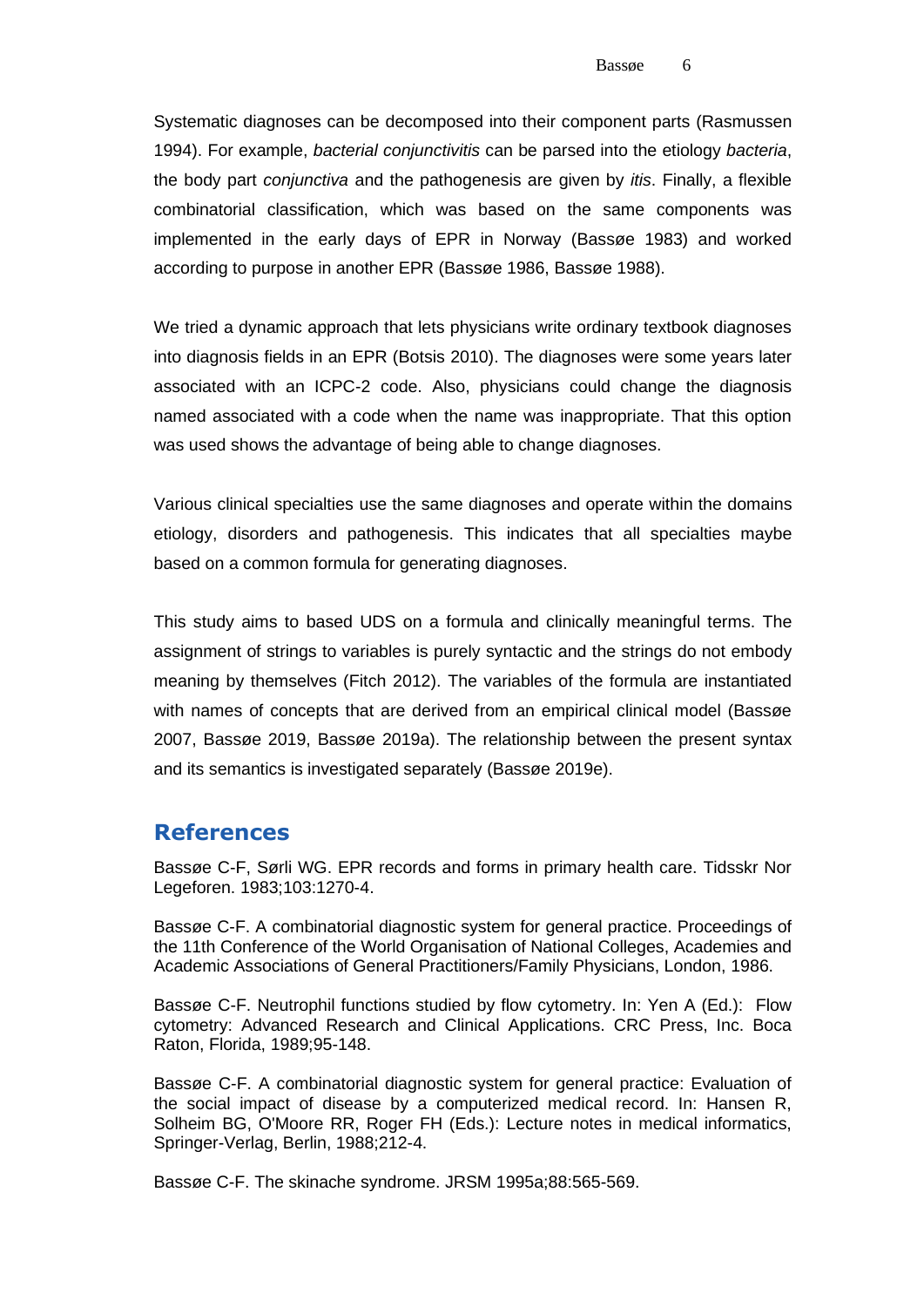Bassøe C-F. Automated diagnoses from clinical narratives: A medical system based on computerized medical records, natural language processing and neural network technology. Neural Networks 1995a;8:313-319.

<http://www.sciencedirect.com/science/article/pii/089360809400076X> (Accessed 2017/2/8).

Bassøe C-F. Combinatorial clinical decision-making. PhD dissertation, Department of Information Science and Media, Faculty of Social Sciences, University of Bergen, Norway, 2007. ISBN 978-82-308-0457-5.

Bassøe C-F. A clinical model. I: Health. EkviMed Clinical Informatics. 2019.

Bassøe C-F. A clinical model. II: Disorder, syndrome and disease. EkviMed Clinical Informatics. 2019a.

Bassøe C-F. A clinical model IV: The formal version. EkviMed Clinical Informatics. 2019b.

Bassøe C-F. A clinical model V: A clinical problem space. EkviMed Clinical Informatics. 2019d.

Bassøe C-F. A clinical model. IV: Medical semantics. EkviMed Clinical Informatics. 2019e.

Bassøe C-F. A combinatorial diagnostic system for general practice: Evaluation of the social impact of disease by a computerized medical record. In: Hansen R, Solheim BG, O'Moore RR, Roger FH (Eds.): Lecture notes in medical informatics, Springer-Verlag, Berlin, 1988, pp. 212-4.

Boorse C.A rebuttal on health. In: Humber JM, Almeder RF (Eds.) What is disease? Totowa: Humana Press; 1997, p. 1.

Boscá D, Maldonado JA, Moner D, Robles M. Automatic generation of computable implementation guides from clinical information models. J Biomed Inform. 2015;55:143-52.

<http://www.sciencedirect.com/science/article/pii/S1532046415000696> (Accessed 2017/1/17)

Botsis T, Bassøe CF, Hartvigsen G. Sixteen years of ICPC use in Norwegian primary care: looking through the facts. BMC Med Inform Decis Mak. 2010;10:11. <https://www.ncbi.nlm.nih.gov/pmc/articles/PMC2848129/> (Accessed 2015/10/6)

Cappello AR, Curcio R, Lappano R, Maggiolini M, Dolce V. The Physiopathological Role of the Exchangers Belonging to the SLC37 Family. Front Chem. 2018;6:122. <https://www.ncbi.nlm.nih.gov/pmc/articles/PMC5913288/> (Accessed 2018/6/29)

Carlsson M, Ahlfeldt H, Thurin A, Wigertz O. Terminology support for development of sharable knowledge modules. Med Inform (Lond). 1996;21:207-14.

Ceusters W, Smith B. Biomarkers in the ontology for general medical science. Stud Health Technol Inform. 2015;210:155-9. <https://www.ncbi.nlm.nih.gov/pubmed/25991121> (Accessed 2017/1/17)

Chomsky N. Language and the mind. San Diego: Harcourt Brace Jovanovich; 1972.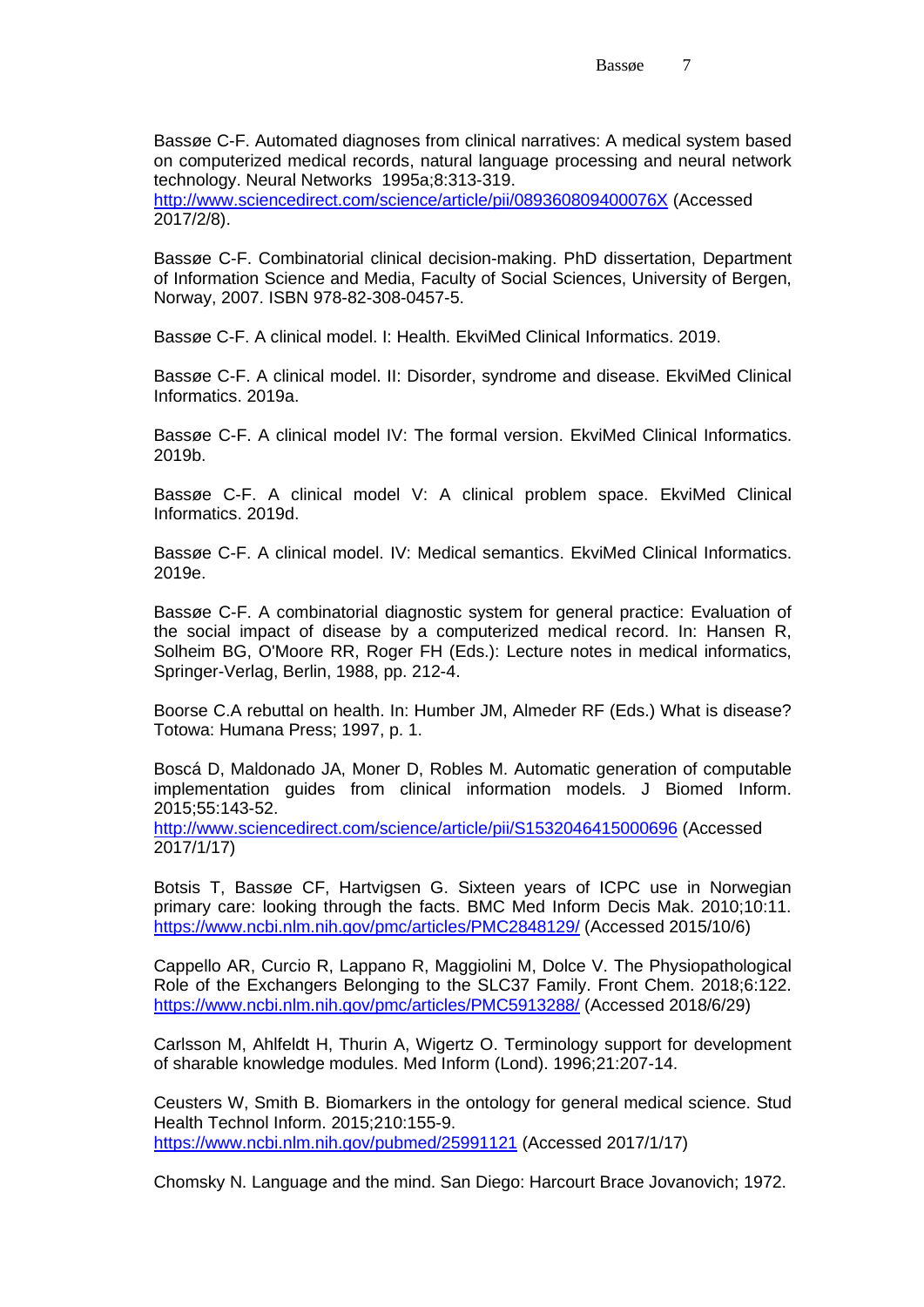Chomsky N. Knowledge and language. New York: Praeger; 1986.

Cimino JJ, Zhu X. The practical impact of ontologies on biomedical informatics. Methods Inf Med. 2006;45 Suppl 1:124-35.

Curé OC, Maurer H, Shah NH, Le Pendu P. A formal concept analysis and semantic query expansion cooperation to refine health outcomes of interest. BMC Med Inform Decis Mak. 2015;15 Suppl 1:S8.

<https://www.ncbi.nlm.nih.gov/pmc/articles/PMC4460622/> (Accessed 2017/1/17)

Derbyshire J. Unknown quantity. Washington: Joseph Henry Press; 2006.

Edwards N, Honemann D, Burley D, Navarro M. Refinement of the Medicare diagnosis-related groups to incorporate a measure of severity. Health Care Financ Rev. 1994;16:45-64. <http://www.ncbi.nlm.nih.gov/pmc/articles/PMC4193498/> (Accessed 2015/8/1)

Fitch WT, Friederici AD. Artificial grammar learning meets formal language theory: an overview. Philos Trans R Soc Lond B Biol Sci. 2012;367:1933-55. <http://rstb.royalsocietypublishing.org/content/367/1598/1933.long> (Accessed 2014/5/18)

Frankewitsch T, Mueller M, Ganslandt T, Prokosch H. ICD10 (German edition) Mapping to MeSH - A Combination of Common Medical and Hidden Semantic Knowledge. Medinfo. 2004;2004(CD):1602.

Gamut LTF. Logic, language and meaning. Volume 1, Introduction to logic. University of Chicago Press, Chicago, 1991a.

Gamut LTF. Logic, language and meaning. Volume 2, Intensional logic and logical grammar. University of Chicago Press, Chicago, 1991b.

Gunderssen RB, Bassøe C-F. Clinical decision-making IV: Implementation of a clinical model. EkviMed Clinical Informatics. 2019.

ICD-10.<http://apps.who.int/classifications/icd10/browse/2016/en> 2015. (Accessed 2015/12/01)

ICD10 G40.<http://apps.who.int/classifications/icd10/browse/2016/en#/G40> (Accessed 2017/2/8).

ICPC-2.<http://www.who.int/classifications/icd/adaptations/icpc2/en/> 2015. (Accessed 2015/12/01)

Hiraoka A, Kumada T, Kudo M, Hirooka M, Tsuji K, Itobayashi E, et al. Albumin-Bilirubin (ALBI) Grade as Part of the Evidence-Based Clinical Practice Guideline for HCC of the Japan Society of Hepatology: A Comparison with the Liver Damage and Child-Pugh Classifications. Liver Cancer. 2017;6:204-215. <https://www.ncbi.nlm.nih.gov/pmc/articles/PMC5473065/> (Accessed 7/12/2018).

Hofmann B. The concept of disease - vague, complex, or just indefinable? Med Health Care Philos. 2010;13:3-10.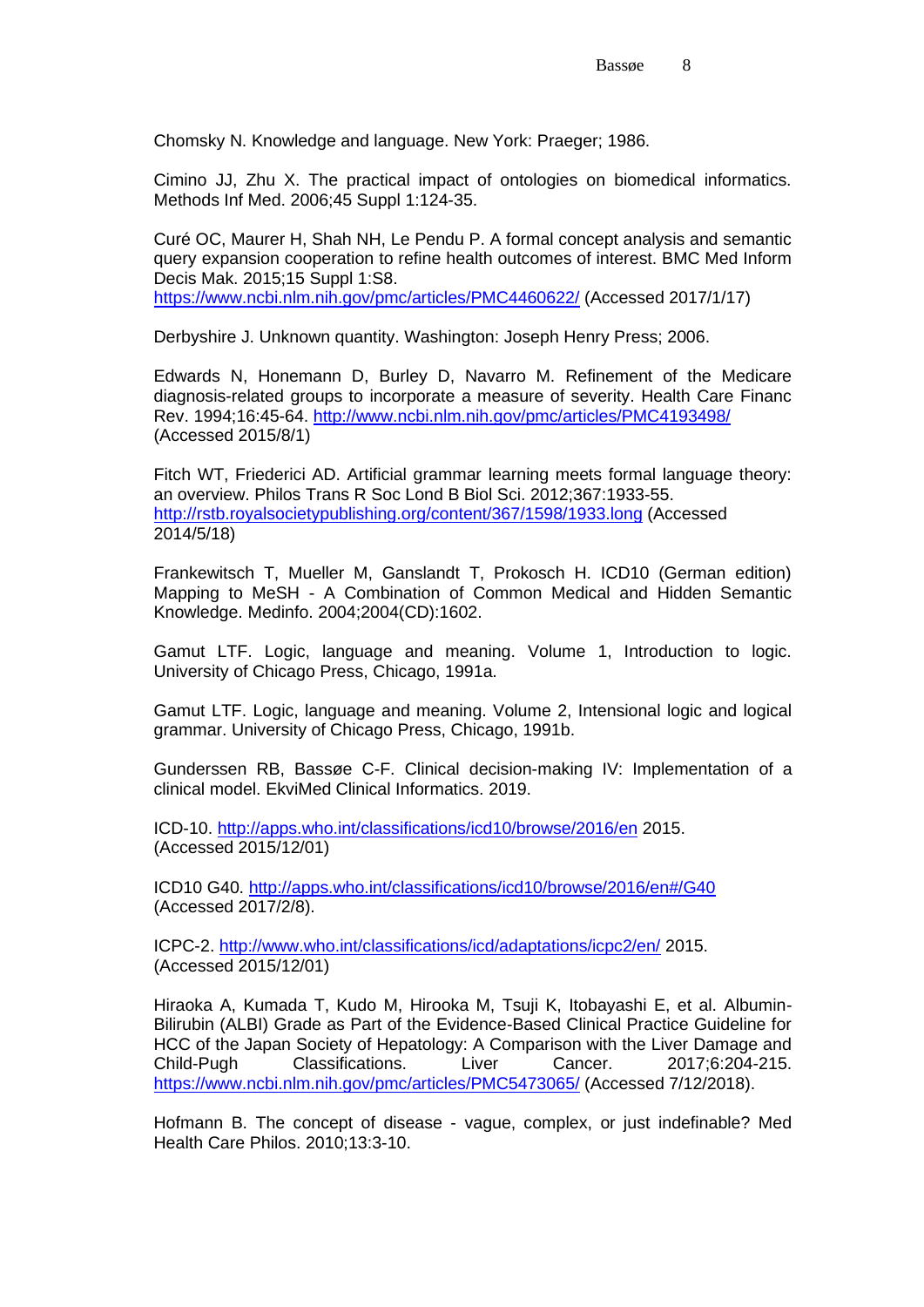Humphreys BL, Lindberg DA. The UMLS project: making the conceptual connection between users and the information they need. Bull Med Libr Assoc. 1993;81:170-7.

Jadaon MM. Epidemiology of Activated Protein C Resistance and Factor V Leiden Mutation in the Mediterranean Region. Mediterr J Hematol Infect Dis. 2011;3:e2011037. <https://www.ncbi.nlm.nih.gov/pmc/articles/PMC3251907/> (Accessed 2018/3/20)

Jethwa A, Mink J, Macarthur C, Knights S, Fehlings T, Fehlings D. Development of the Hypertonia Assessment Tool (HAT): a discriminative tool for hypertonia in children. Dev Med Child Neurol. 2010;52:e83-7.

Johnson PJ, Berhane S, Kagebayashi C, Satomura S, Teng M, Reeves HL, et al. Assessment of liver function in patients with hepatocellular carcinoma: a new evidence-based approach-the ALBI grade. J Clin Oncol. 2015 Feb 20; 33(6):550-8. <https://www.ncbi.nlm.nih.gov/pmc/articles/PMC4322258/> (Accessed 7/12/2018).

Jones FA (Ed.). Richard Asher talking sense. Pitman Medical, London, 1972, p. 32ff.

Jurafsky D, Martin JH. Speech and language processing. Prentice Hall, New Jersey, 2000.

Karnofsky Scale.<http://www.anapsid.org/cnd/diagnosis/karnofsky.html> (Accessed 7/12/2018).

Kashyap V. The UMLS Semantic Network and the Semantic Web. AMIA Annu Symp Proc. 2003;:351-5.

Kenny A. Frege. An introduction to the founder of modern analytic philosophy. Blackwell, Oxford, 2000.

Komenda M, Schwarz D, Švancara J, Vaitsis C, Zary N, Dušek L. Practical use of medical terminology in curriculum mapping. Comput Biol Med. 2015;63:74-82. <https://www.ncbi.nlm.nih.gov/pubmed/26037030> (Accessed 2017/1/17)

Kringlen E. Diagnostikk som ideologi. [Diagnosis as an ideology]. Tidsskr Nor Legeforen. 1995;115:630-632.

Kurth J, Spieker T, Wustrow J, Strickler GJ, et. al. EBV-infected B cells in infectious mononucleosis: viral strategies for spreading in the B cell compartment and establishing latency. Immunity. 2000;13:485-95.

Livingston KM, Bada M, Baumgartner WA Jr, Hunter LE. KaBOB: ontology-based semantic integration of biomedical databases. 2015;16:126. <https://www.ncbi.nlm.nih.gov/pmc/articles/PMC4448321/> (Accessed 2017/1/17)

Marc DT, Zhang R, Beattie J, Gatewood LC, Khairat SS. Indexing Publicly Available Health Data with Medical Subject Headings (MeSH): An Evaluation of Coverage. Stud Health Technol Inform. 2015;216:529-33. <https://www.ncbi.nlm.nih.gov/pubmed/26262107> (Accessed 2017/1/17)

McCray AT, Aronson AR, Browne AC, Rindflesch TC, Razi A, Srinivasan S. UMLS knowledge for biomedical language processing. Bull Med Libr Assoc. 1993;81:184- 94.